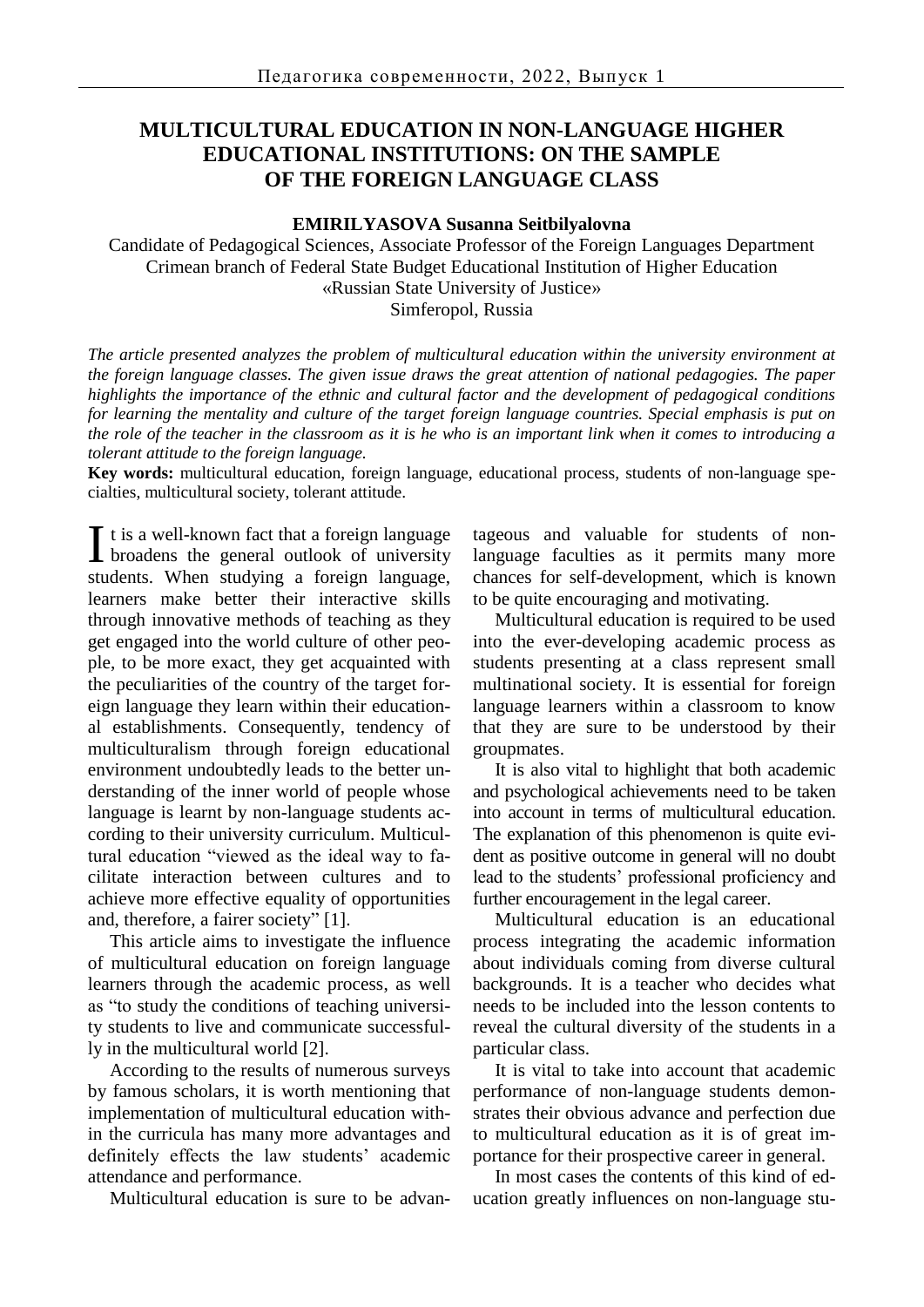dents' attitude to learning a foreign language.

Thus, experienced and competent teachers are responsible for creating the most appropriate conditions to make learners study other people's culture and traditions. Proper academic approach is a key to get students engaged into the multicultural education environment.

When achieving academic goals in a foreign language classroom by means of proper multicultural-oriented methods and techniques implementation both teachers and students feel proud of themselves to know a different culture.

Multicultural education has always been relevant and undoubtedly will always be. To avoid cultural misunderstanding and earn a respect to each other within the same academic environment students are required to get more knowledge and expertise about each other's culture and background. If teachers work hard on implementing some pedagogical techniques to tell their students about some cultural tolerance ideas, then any learning process is sure to be beneficial as it is significant to study successfully in the multicultural classroom.

No doubt that it takes educators much effort and competence to teach foreign language learners to be tolerant to other individuals who belong to this or that cultural community as it is a vital constituent of the foreign language learning.

It is worth mentioning that all non-language students at a foreign language class are representatives of different cultural background, and to make them work together and achieve good academic goals they are to strive to respect each other. These results can be easily achieved by them in case they get truly more and more interested in their common success.

Any foreign language is a good and perfect way to get to know the native speakers of this language much better, thus, a foreign language class is sure to be a significant step to multicultural education. Multicultural education is considered to be "an essential agenda nowadays. As a present-day learners need to be introduced to values and ideology" of people whose language is presented in the curriculum [3].

There are cases when students find it hard to tolerate new cultures presented by a foreign language and it takes them much time to get used to it. This educational process is likely to be beneficial and successful if teachers do their best to overcome these difficulties and get their learners respect and study the target foreign language.

Educators are responsible for developing a multicultural community, at least within the academic disciple known in a curriculum as a "Foreign language". Moreover, most non-language university students do realize the necessity to learn a foreign language as it assists to "function effectively in quickly changeable reality, to master a foreign language fluently as a means of crosscultural communication, to demonstrate tolerant attitude toward a foreign culture [4].

Getting non-language students to make up various situational dialogues and many other culture-oriented activities during a lesson is likely to bring appropriate beneficial results. Students' active participation in numerous foreign language events and festivals can easily encourage them to go on learning at least one more foreign language.

According to the educational curriculum nonlanguage learners are expected to get acquainted with a culture of this language and its people.

There are a lot of information resources, which can effortlessly assist learners not to get trapped by these both language and culture issues. At a foreign language class students learn some confusing traditions and customs, which are sure to result in miscomprehending because of their mental peculiarities and for a few students it is a real challenge to deal with these linguistic and cultural issues. Thus, when learning a new language some students face different problems including language barrier and culture shock. Only proper and competent pedagogical approach is considered to be an only way to make a student a success.

### **REFERENCES**

1. *Almeida, José.* (2006). The School and Cultural Diversity: Notes on Multicultural Education in Portugal. education policy analysis archives. 14. 10.14507/epaa.v14n15.2006.

2. *Zorina A.V. & Vygodchikova N.N. & Gatin R.G. & Nazmutdinova M.A. & Gerasimova O.Y.* (2016). Multicultural education of multi-ethnic students at the foreign language class. 11. 10817- 10827.